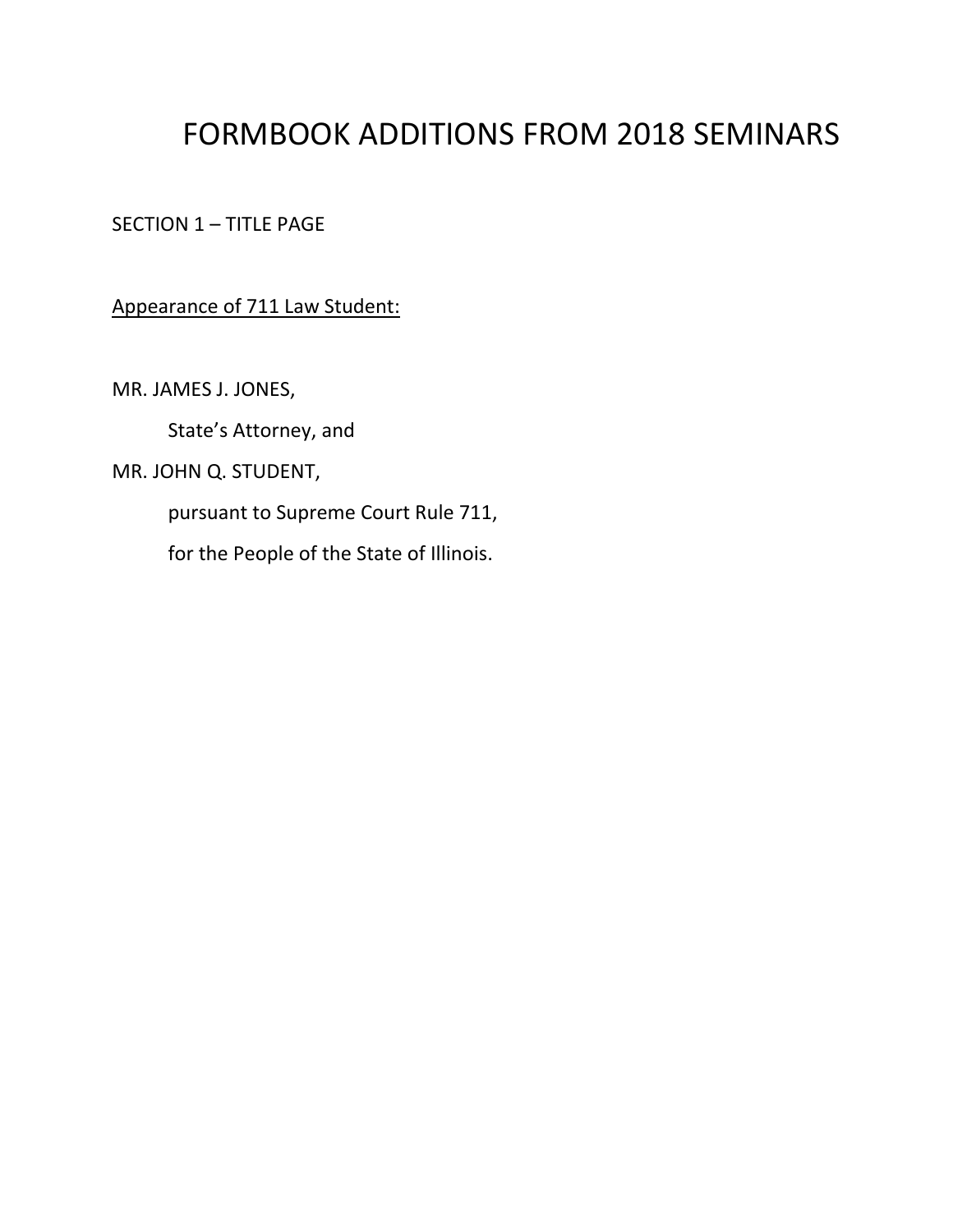Title Page Captions for Multiple Cases:

| THE PEOPLE OF THE    |             |               |
|----------------------|-------------|---------------|
| STATE OF ILLINOIS,   |             |               |
| Plaintiff,           |             |               |
| VS.                  |             | Nos. 17-CF-55 |
| JOHN JONES,          |             | 17-CF-56      |
| JEREMY FLETCHER, and |             | 17-CF-57      |
| <b>TOBY HICKS,</b>   |             |               |
| Defendants.          |             |               |
|                      |             |               |
| Alternatively:       |             |               |
|                      |             |               |
| IN THE INTEREST OF:  |             |               |
|                      | No. 17-JA-7 |               |
| TAMMY JONES,         |             |               |
| a minor.             |             |               |
|                      |             |               |
| IN THE INTEREST OF:  |             |               |
|                      | No. 17-JA-8 |               |
| JIMMY JONES,         |             |               |
| a minor.             |             |               |
| IN THE INTEREST OF:  |             |               |
|                      | No. 17-JA-9 |               |
| <b>JULIE JONES,</b>  |             |               |
| a minor.             |             |               |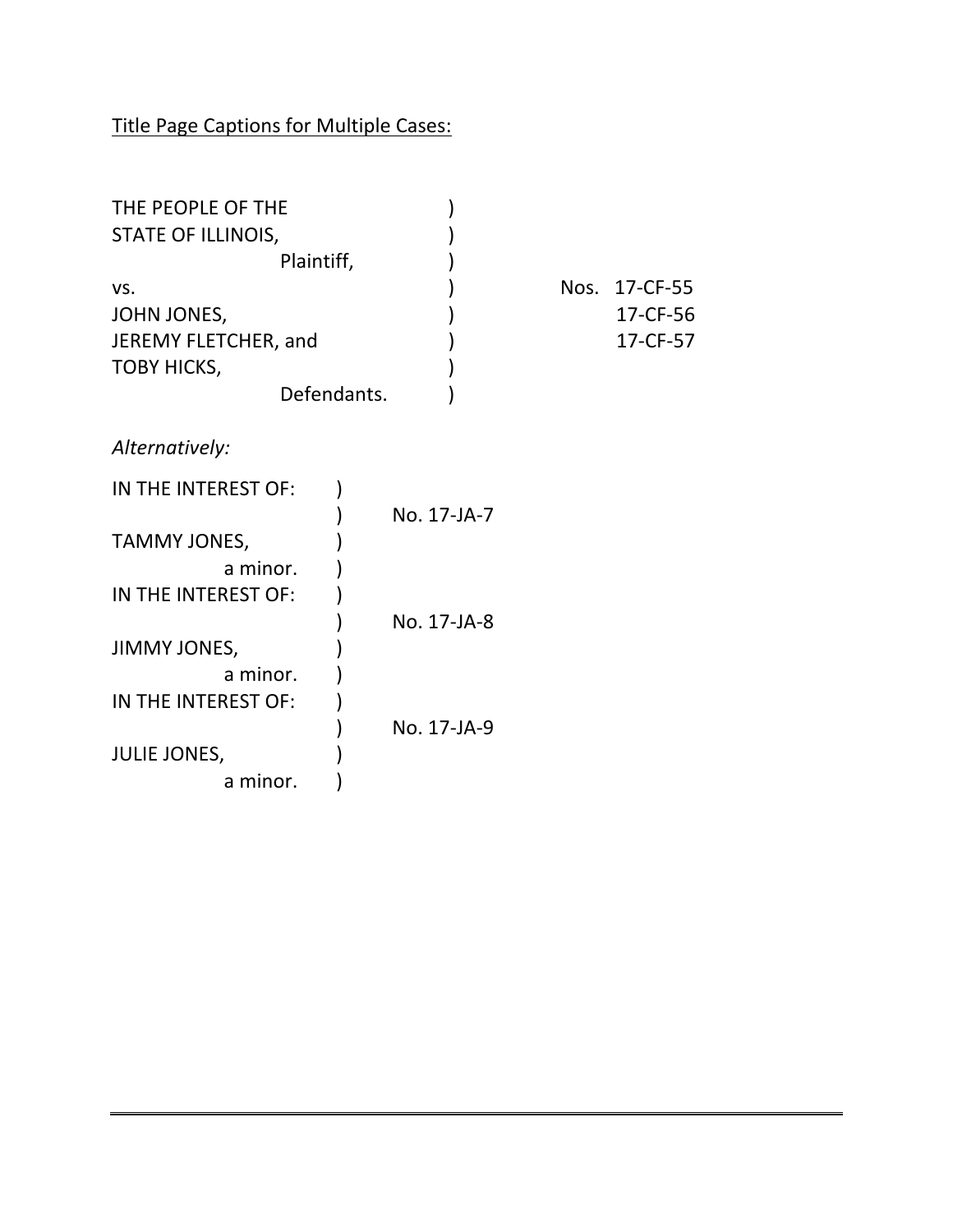#### SECTION 2 – WITNESS SETUPS

#### UNIDENTIFIED WITNESS

called on behalf of the Petitioner, being first duly sworn, was examined and testified, as follows:

DIRECT EXAMINATION

BY MR. JONES:

Q. And were you at the scene of the occurrence?

VOIR DIRE OF AN EXPERT WITNESS

#### VOIR DIRE EXAMINATION

BY MR. JONES:

Q.

*At the conclusion of the voir dire exam of the expert, use:*

DIRECT EXAMINATION CONTINUED

BY MR. SMITH:

QUESTIONING BY THE COURT

 $\triangleright$  If lengthy:

EXAMINATION

BY THE COURT:

Then return to Redirect, etc.

 $\triangleright$  If only a few questions, use Colloquy and then return to Redirect, etc.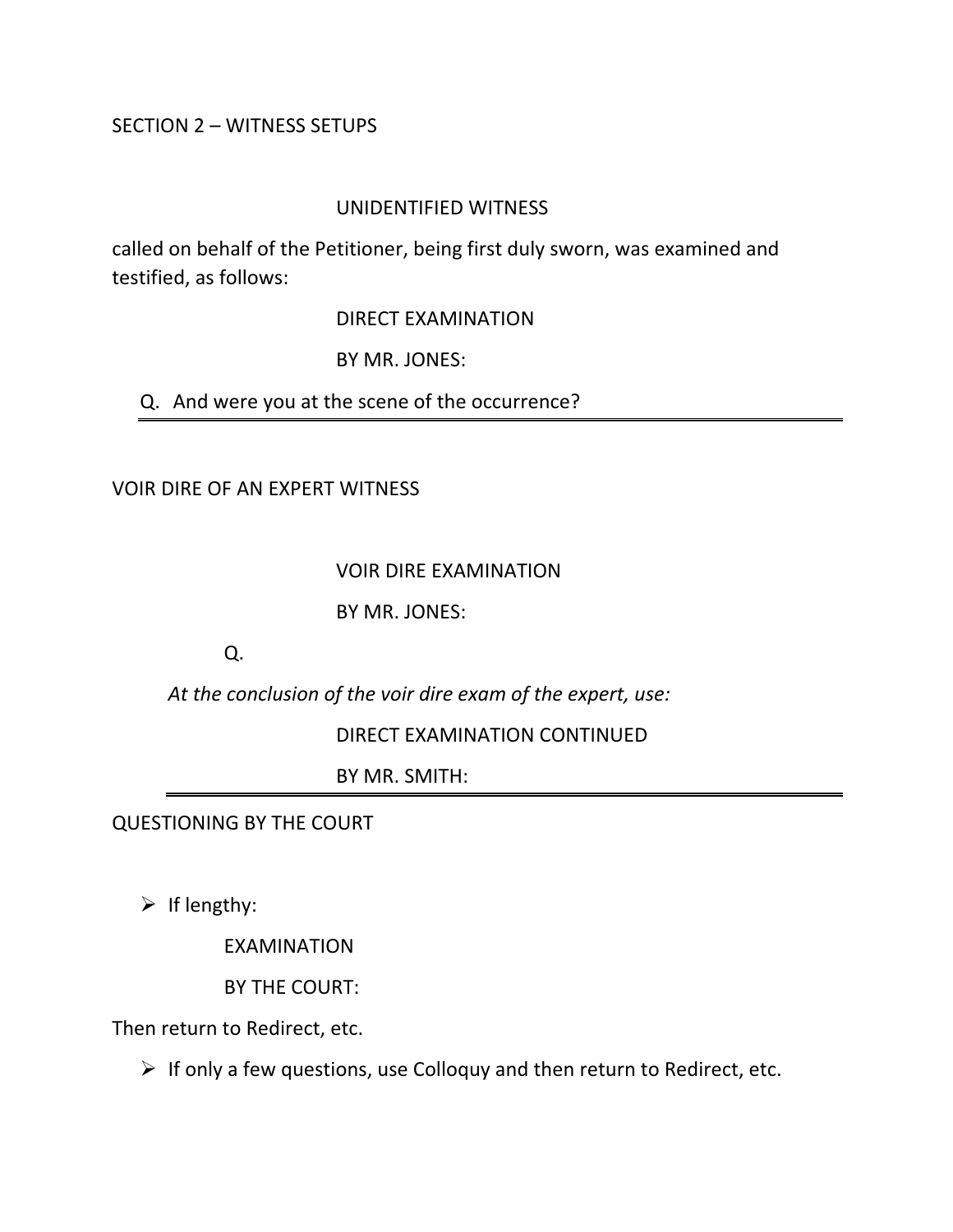### SECTION 5 – PARENTHETICALS

#### 5:17 Excerpts

For portions not transcribed in the middle of the excerpted transcript:

(Motion arguments were reported

but not transcribed.)

==================================================================

Offer of Proof

### Suggested Parentheticals:

Before:

(The following testimony was presented by the

^Plaintiff ^Defendant as an offer of proof:)

After:

(Offer of proof concluded.)